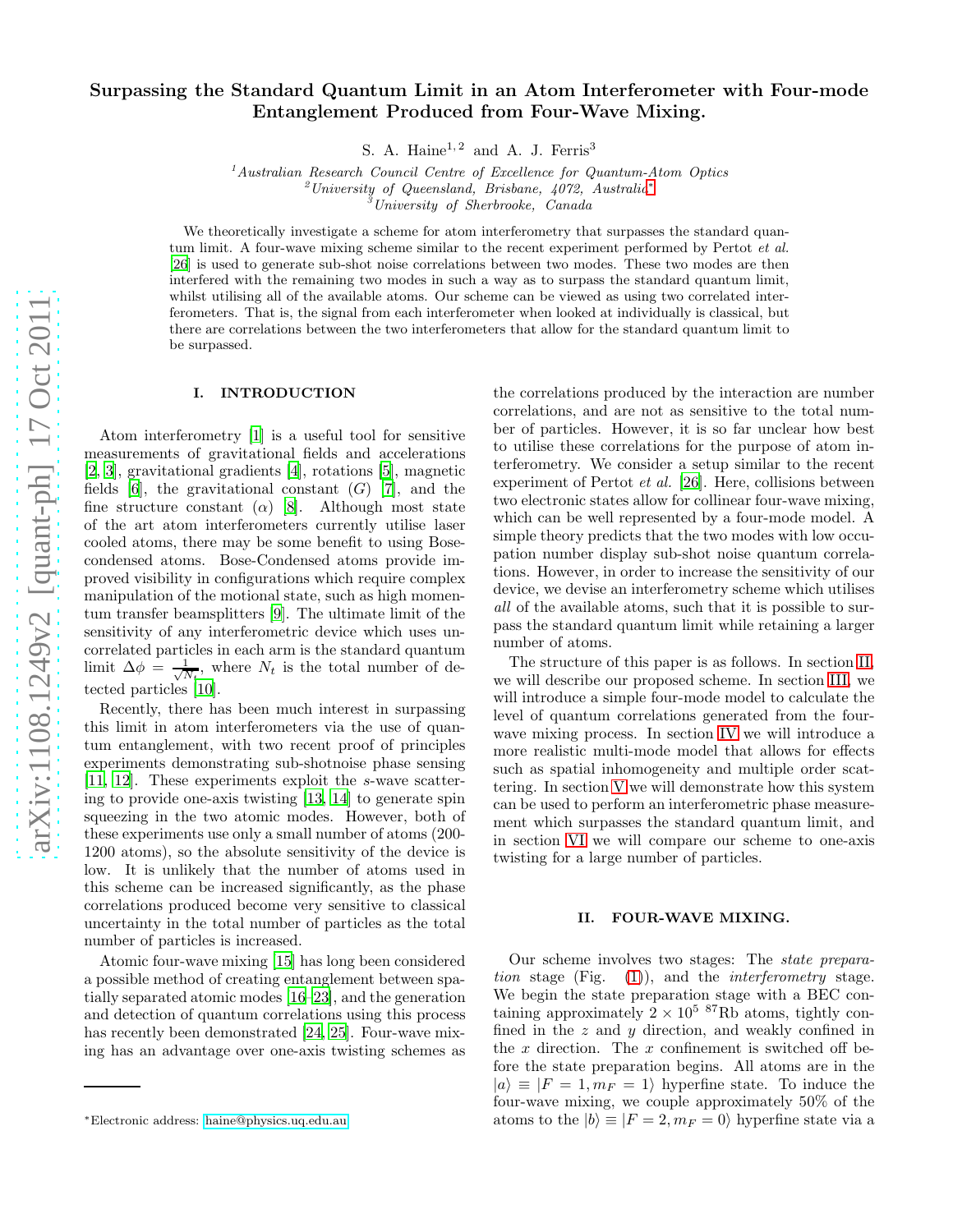

<span id="page-1-1"></span>FIG. 1: (Color online) Four-wave mixing. s-wave collisions between  $|a, 0\rangle$  and  $|b, k_0\rangle$  scatter atoms into  $|a, k_0\rangle$  and  $|b, 0\rangle$ .

two-photon Raman transition, which also transfers linear momentum  $\hbar k_0$  to the atoms. In addition, we use resonant microwave coupling to transfer a small amount of population (approximately 1%) between  $|a\rangle$  and  $|b\rangle$  with no momentum transfer. At this stage, modes  $|a, 0\rangle$  and  $|b, k_0\rangle$  each contain approximately  $10^5$  atoms, and modes  $|b, 0\rangle$  and  $|a, k_0\rangle$  each contain approximately 10<sup>3</sup> atoms, where the notation  $|a(b), k\rangle \equiv |a(b)\rangle |k\rangle$ , and the state  $|k\rangle$  indicates a wavepacket traveling with mean momentum  $\hbar k$ . s-wave collisions between  $|a, 0\rangle$  and  $|b, k_0\rangle$  atoms will transfer particles from  $|a, 0\rangle$  to  $|a, k_0\rangle$ , and  $|b, k_0\rangle$  to  $|b, 0\rangle$ . The creation of one  $|a, k_0\rangle$  atom indicates that a  $|b, 0\rangle$  atom has also been created, as well as the removal of one atom each from modes  $|a, 0\rangle$  and  $|b, k_0\rangle$ . This is the source of the quantum correlations. The 1% seed is optional, as the tight transverse confinement strongly suppresses scattering into other modes. However, we found that the addition of a small seed improved the multimode dynamics of the system, as will be discussed in section [IV.](#page-2-0) After an amount of time  $t_{fwm}$ , the desired level of fourwave mixing has been achieved, and the two momentum modes completely spatially separate, such that at time  $t_1$ ,  $|a, 0\rangle$  and  $|b, 0\rangle$  are spatially overlapping, centred at locations  $x_L$ , and  $|a, k_0\rangle$  and  $|b, k_0\rangle$  are spatially overlapping, centred at locations  $x_R$ .  $t_{fwm}$  can be adjusted by adjusting the longitudinal and transverse trapping frequencies, which will adjust the ratio of the characteristic four-wave mixing time and the time taken for the two momentum wave packets to spatially separate. Alternatively, a Feshbach resonance could be used to switch off the s-wave interactions after an amount of time  $t_{fwm}$ . At this stage, the system can be thought of as two spin- $\frac{1}{2}$ systems. One, formed by  $|a, 0\rangle$  and  $|b, 0\rangle$  centred at  $x_L$ , and the other formed by  $|a, k_0\rangle$  and  $|b, k_0\rangle$  centred at  $x_R$ 

### <span id="page-1-0"></span>III. FOUR-MODE MODEL

In this section we will introduce a simple four-mode model to calculate the degree of quantum correlations generated from the four-wave mixing process. Beginning with a full multimode model describing the system, the

Hamiltonian is

<span id="page-1-2"></span>
$$
\mathcal{H} = \sum_{j} \int \hat{\psi}_{j}^{\dagger}(\mathbf{r}) H_{0} \hat{\psi}_{j}(\mathbf{r}) d^{3} \mathbf{r}
$$
\n
$$
+ \sum_{i} \sum_{j} \frac{U_{ij}}{2} \int \hat{\psi}_{i}^{\dagger}(\mathbf{r}) \hat{\psi}_{j}^{\dagger}(\mathbf{r}) \hat{\psi}_{i}(\mathbf{r}) \hat{\psi}_{j}(\mathbf{r}) d^{3} \mathbf{r},
$$
\n(1)

where  $j = a, b$ , and  $H_0 = \frac{-\hbar^2}{2m}\nabla^2 + V(y, z)$ , and  $U_{ij} \equiv$  $\frac{4\pi\hbar^2 a_{ij}}{m}$ , where  $a_{ij}$  is the inter- and intra-species scattering length, and  $m$  is the mass of the atom. We can gain insight into the behaviour of the system by introducing a simple four-mode model by making the approximation

<span id="page-1-5"></span>
$$
\hat{\psi}_a(\mathbf{r}) \approx \hat{a}_0 \Psi(x, y, z) + \hat{a}_{k_0} \Psi(x, y, z) e^{ik_0 z} \n\hat{\psi}_b(\mathbf{r}) \approx \hat{b}_0 \Psi(x, y, z) + \hat{b}_{k_0} \Psi(x, y, z) e^{ik_0 z},
$$
\n(2)

where  $\Psi(x, y, z)$  is the (normalized) ground state of the confining potential, before the longitudinal potential was switched off. Substituting this into Eq. [\(1\)](#page-1-2) gives

<span id="page-1-4"></span>
$$
\mathcal{H} = \sum_{k=0,k_0} \hbar \omega_k \left( \hat{a}_k^{\dagger} \hat{a}_k + \hat{b}_k^{\dagger} \hat{b}_k \right) \n+ \frac{\hbar \chi}{2} \sum_{k,k'=0,k_0} \left( \hat{a}_k^{\dagger} \hat{a}_k^{\dagger} \hat{a}_k \hat{a}_{k'} + \hat{b}_k^{\dagger} \hat{b}_k^{\dagger} \hat{b}_k \hat{b}_{k'} + 2 \hat{a}_k^{\dagger} \hat{a}_k \hat{b}_k^{\dagger} \hat{b}_{k'} \right) \n+ \hbar \chi \left( \hat{a}_{k_0}^{\dagger} \hat{b}_0^{\dagger} \hat{a}_0 \hat{b}_{k_0} + \hat{a}_0^{\dagger} \hat{b}_{k_0}^{\dagger} \hat{a}_{k_0} \hat{b}_0 \right)
$$
\n(3)

where  $\hbar \omega_k = \hbar \omega_0 + \frac{\hbar k^2}{2m}$ , and  $\hbar \omega_0$  is the ground state eigenvalue of  $H_0$ . The characteristic four-wave mixing rate is  $\chi \equiv U_0 \int |\Psi(x, y, z)|^4 d^3 \mathbf{r}$ , and we have assumed that  $U_{aa} = U_{bb} = U_{ab}$ , which is a good approximation for <sup>87</sup>Rb. We have assumed that  $\int |\Psi(x, y, z)|^2 e^{ik_0x} d^3\mathbf{r} \approx$ 0, which is a good approximation when the momentum spread of the condensate is small  $\hbar k_0$ , or  $k_0 \gg \frac{1}{r_x}$ , where  $r_x$  is the characteristic size of the condensate in the x direction.

We can gain some insight into the behaviour of this system with a simple analytic model. The Heisenberg equations of motion for the two lowly occupied 'seed' modes are

<span id="page-1-3"></span>
$$
i\dot{\hat{a}}_{k_0} = \left(\omega_{k_0} + \chi \hat{N}_t\right) \hat{a}_{k_0} + \chi \hat{a}_0 \hat{b}_{k_0} \hat{b}_0^\dagger \tag{4}
$$

$$
\dot{\hat{b}}_0 = \left(\omega_0 + \chi \hat{N}_t\right) \hat{b}_0 + \chi \hat{a}_0 \hat{b}_{k_0} \hat{a}_{k_0}^\dagger \tag{5}
$$

where  $\hat{N}_t \equiv \hat{a}_0^{\dagger} \hat{a}_0 + \hat{b}_0^{\dagger} \hat{b}_0 + \hat{a}_{k_0}^{\dagger} \hat{a}_{k_0} + \hat{b}_{k_0}^{\dagger} \hat{b}_{k_0}$  is the total number of atoms, which we will treat as a constant  $\hat{N}_t \rightarrow$  $N_t$ , as it is a conserved quantity. We define the number of particles in each mode as  $\hat{N}_{aL} = \hat{a}_0^{\dagger} \hat{a}_0, \ \hat{N}_{bL} = \hat{b}_0^{\dagger} \hat{b}_0,$  $\hat{N}_{aR} = \hat{a}_{k_0}^{\dagger} \hat{a}_{k_0}, \text{ and } \hat{N}_{bR} = \hat{b}_{k_0}^{\dagger} \hat{b}_{k_0}. \text{ As } \langle \hat{N}_{aL} \rangle, \langle \hat{N}_{bR} \rangle \gg$  $\langle \hat{N}_{aR} \rangle, \langle \hat{N}_{bL} \rangle$  at  $t = 0$ , we can make the approximation  $\hat{a}_0 \to \alpha_0$ ,  $\hat{b}_{k_0} \to \beta_{k_0} e^{-i\omega_{k_0}t}$ , where  $\alpha_0 = \sqrt{\langle \hat{N}_{aL} \rangle}$ , and  $\beta_{k_0} = \sqrt{\langle \hat{N}_{bR} \rangle}$ . By ignoring the depletion from these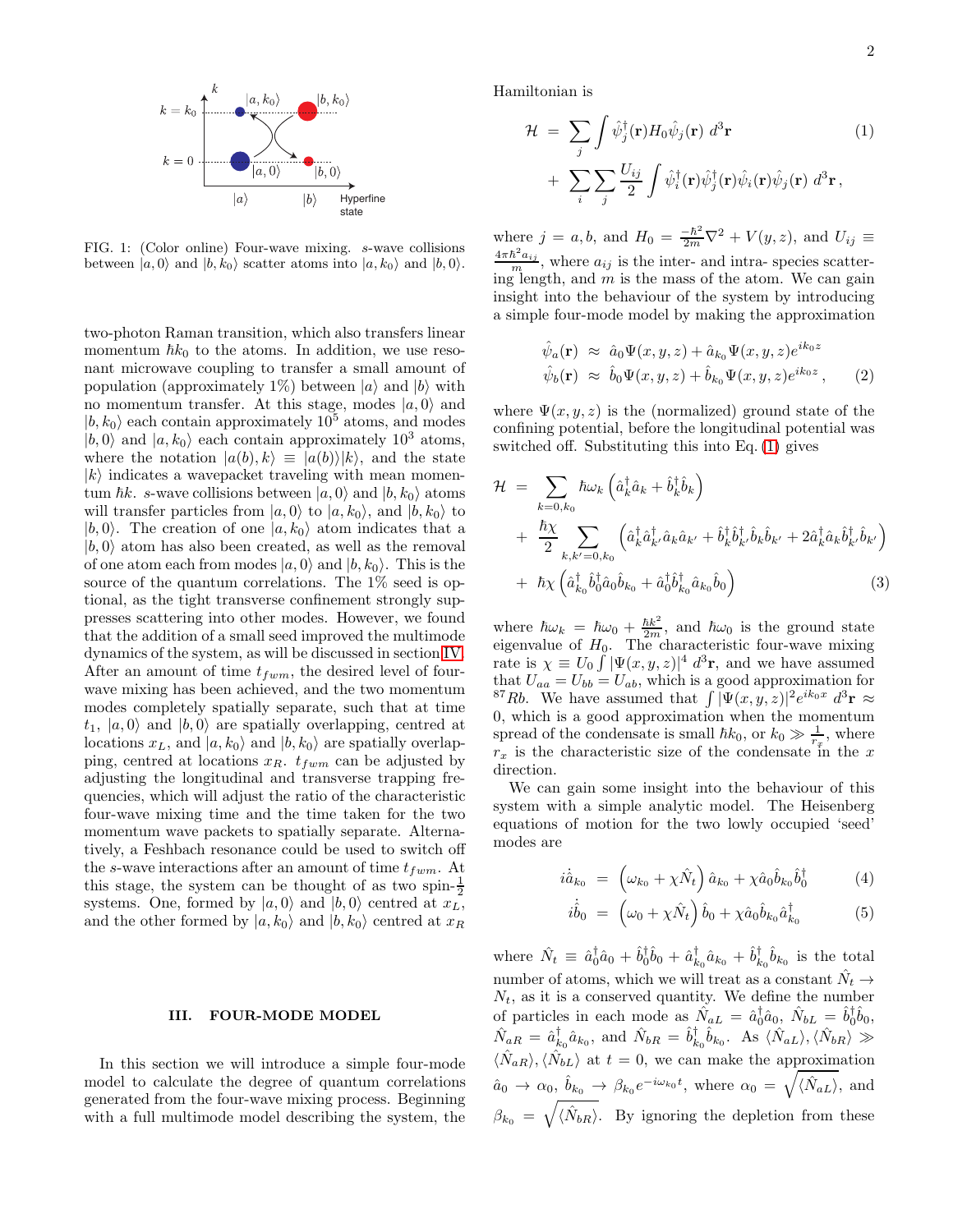modes, which is acceptable for times  $\chi N_t t \ll 1$ , we find the solution to Eq.  $(4)$  and Eq.  $(5)$  is

$$
\tilde{a}_{k_0}(t) = \hat{a}_{k_0}(0) \cosh r - i \hat{b}_0^{\dagger}(0) \sinh r
$$
\n
$$
\tilde{b}_0(t) = \hat{b}_0(0) \cosh r - i \hat{a}_{k_0}^{\dagger}(0) \sinh r,
$$
\n(7)

with  $r = \chi \alpha_0 \beta_{k_0} t$  and we have made the transformation  $\tilde{a}_{k_0} = \hat{a}_{k_0} e^{i(\omega_{k_0} + N_t \chi)t}, \, \tilde{b}_0 = \hat{b}_0 e^{i(\omega_0 + N_t \chi)t}$ 

The quantity we are interested in is the relative number difference variance, which we define as

$$
v_{i,j} \equiv \frac{V(N_{-})}{\langle \hat{N}_{+} \rangle} \tag{8}
$$

$$
\equiv \frac{\langle (\hat{N}_{i} - \hat{N}_{j})^{2} \rangle - \langle (\hat{N}_{i} - \hat{N}_{j}) \rangle^{2}}{\langle \hat{N}_{i} + \hat{N}_{j} \rangle} \tag{8}
$$

 $v_{i,j} = 1$  for two independent Glauber coherent states [\[27\]](#page-6-20), which is a good approximation of the quantum statistics of a coherently split BEC. Taking the initial quantum state of modes  $|a, k_0\rangle$  and  $|b, 0\rangle$  to be independent Glauber coherent states with mean populations  $\langle \hat{N}_{aR}(0) \rangle = \langle \hat{N}_{bL}(0) \rangle \equiv N_0$ , we find that

$$
\langle \hat{N}_{aR}(t) \rangle = \langle \hat{N}_{bL}(t) \rangle = \left( N_0 + \frac{1}{2} \right) \cosh 2r - \frac{1}{2}, \quad (9)
$$

and

$$
v_{aR,bL} = \frac{2N_0}{(2N_0 + 1)\cosh 2r - 1}.
$$
 (10)

Figure [\(2\)](#page-3-0) shows  $\langle \hat{N}_{aR}(t) \rangle$  and  $v_{aR,bL}$  as a function of time.  $v_{aR,bL}$  decreases from 1 exponentially with r. However, the population grows exponentially, suggesting that our model is invalid for long times, and a model which takes into account depletion is required.

A more complicated analysis of our system which includes effects such as quantum depletion and Kerrdephasing due to uncertainties in the particle number can be achieved by using a stochastic phase-space method. Specifically, we use the truncated Wigner (TW) approach [\[28\]](#page-6-21), which we will now describe. The master equation for the system is found from Eq. [\(3\)](#page-1-4), and then converted into a Fokker-Plank equation (FPE) by using the Wigner representation. This equation can then be converted into a set of stochastic differential equations, which we solve numerically. By averaging over many trajectories with different noises in the initial conditions, expectation values of the quantum field operators can be calculated. When converting our FPE to stochastic differential equations, we ignore terms with third-order derivatives in the FPE, as these terms don't have a simple mapping to the stochastic differential equations, and can be assumed to be negligible when the field has high occupation numbers

[\[28\]](#page-6-21). The stochastic differential equations are

$$
i\dot{\alpha}_0 = (\omega_0 + \chi N_t) \alpha_0 + \chi \beta_k^* \beta_0 \alpha_k \qquad (11)
$$

$$
i\dot{\alpha}_{k_0} = (\omega_{k_0} + \chi N_t) \alpha_k + \chi \beta_0^* \beta_k \alpha_0 \qquad (12)
$$

$$
i\dot{\beta}_0 = (\omega_0 + \chi N_t) \beta_0 + \chi \alpha_k^* \alpha_0 \beta_k \tag{13}
$$

$$
i\dot{\beta}_{k_0} = (\omega_{k_0} + \chi N_t) \beta_k + \chi \alpha_0^* \alpha_k \beta_0 \qquad (14)
$$

where  $N_t = \alpha_0^* \alpha_0 + \alpha_{k_0}^* \alpha_{k_0} + \beta_0^* \beta_0 + \beta_{k_0}^* \beta_{k_0} - 2$  represents the total number of particles. The subtraction of 2 is required due to the correspondence between the complex variables in the stochastic differential equations, and symmetrically ordered operators. These complex variables correspond to our original operators:  $\hat{a}_j \rightarrow \alpha_j$ ,  $\hat{a}_j^{\dagger} \rightarrow \alpha_j^*, \hat{b}_j \rightarrow \beta_j, \hat{b}_j^{\dagger} \rightarrow \beta_j^*.$  The noise on the initial conditions for each trajectory of the evolution these equations was chosen such that they correspond to the quantum statistics of the initial state of interest. Expectation values of symmetrically ordered combinations of field operators correspond to the ensemble average of these complex variables over a large number of trajectories. For example:  $\overline{|\alpha_j|^2} = \frac{1}{2} \langle \hat{a}_j^{\dagger} \hat{a}_j + \hat{a}_j \hat{a}_j^{\dagger} \rangle$ , where the overline represents the mean of a large number of trajectories.

We solve our equations of motion choosing our initial conditions as Glauber coherent states for each mode, with  $\langle \hat{N}_{aL}(0) \rangle = \langle \hat{N}_{bR}(0) \rangle = 10^5$ , and  $\langle \hat{N}_{aR}(0) \rangle = \langle \hat{N}_{bL}(0) \rangle =$ 10<sup>3</sup> . We let the system evolve for an amount of time  $t_{fwm}$ . In practice,  $t_{fwm}$  is determined by the separation time for the two momentum components, and can be adjusted by manipulation of the longitudinal trapping frequency. Alternatively,  $\chi$  can be adjusted by manipulation of the scattering length via a Feshbach resonance, or adjusting the transverse trapping frequency. Figure [\(2\)](#page-3-0) shows the populations of each mode as a function of  $t_{fwm}$ . The four-wave mixing creates correlations in particle number between modes  $|a, k_0\rangle$  and  $|b, 0\rangle$ , which we quantify by examining the normalized number difference variance  $v_{aR,bL}$ . As  $t_{fwm}$  increases,  $v_{aR,bL}$  initially decreases exponentially until the effects of quantum depletion limit the amount of squeezing. A minimum value of  $v_{aR,bL} \approx 10^{-2}$  is reached at  $N_t \chi t_{\text{fwm}} \approx 10$ , before the correlations begin to decrease again. All other binary combinations of modes display anti-correlations as a result of the four-wave mixing. The degree by which these quantum correlations can enhance an interferometric measurement are show in Fig [\(5\)](#page-5-1).

## <span id="page-2-0"></span>IV. MULTI-MODE EFFECTS

To investigate the validity of the approximations we made in the previous section, we introduce a onedimensional model to investigate the effect of multi-mode dynamics on the four-wave mixing process. Assuming the dynamics in the  $y$  and  $z$  dimensions is trivial, we reduce Eq. [\(1\)](#page-1-2) to one dimension by integrating over the y and z dimensions. We then derive a set of stochastic partial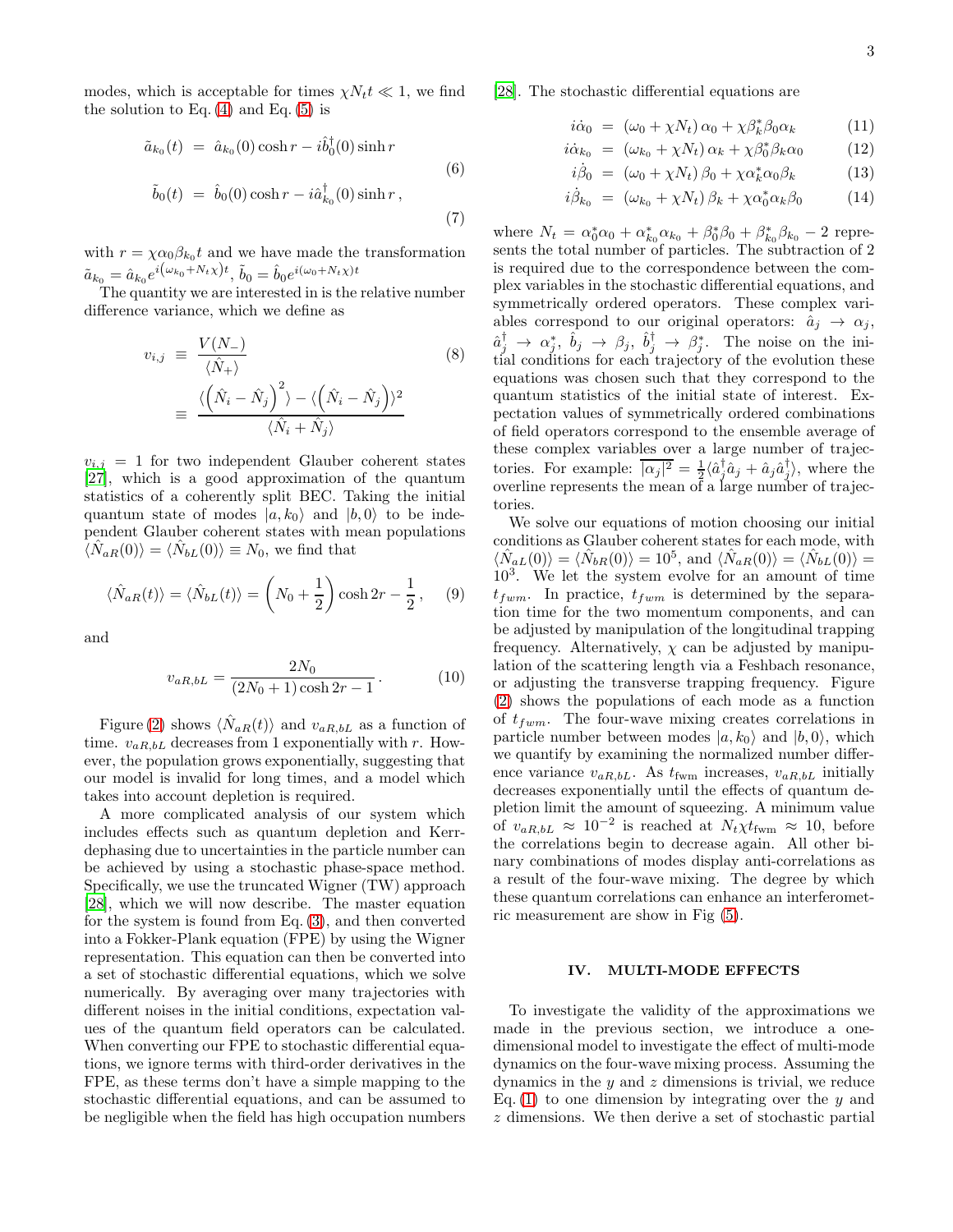

lacements

<span id="page-3-0"></span>FIG. 2: (Color online) (a) Populations of each mode as a function of  $t_{fwm}$ .  $\langle \hat{N}_{aL} \rangle$  was calculated using the four-mode TW model (blue solid line), and the 1D multimode TW model (blue solid circles).  $\langle N_{bL} \rangle$  was calculated using a simple model with no depletion (red "+" symbols), the fourmode TW model (red dashed line), and the 1D multimode TW model (red squares).  $\langle N_{aR} \rangle$ , and  $\langle N_{bR} \rangle$  where omitted, as they are almost identical to  $\langle N_{bL} \rangle$ , and  $\langle N_{aL} \rangle$  respectively. (b) Normalised number difference variance,  $v_{i,j}$  for  ${i, j} = {aR, bL}$  (blue "+" symbols: Simple mode with no depletion; blue solid line: Four-mode TW model; blue solid circles: 1D multimode TW model), {aL, bR}, (red dashed line: Four-mode TW model; red squares: 1D multimode TW model), and  ${aL, bL}$  (green dot-dashed line: Four-mode TW model; green triangles: 1D multimode TW model).  $\{aR, bR\}$ ,  ${aL, aR}$ , and  ${bL, bR}$  are omitted, as they are almost identical to  ${aL, bL}$ . The multimode calculation agrees well with the 4-mode calculation for small values of  $t_{fwm}$ , but doesn't reach the same degree of squeezing.

differential equations for the complex functions  $\psi_i(x)$  corresponding to the quantum operator  $\hat{\psi}_i(x)$  via the same method as described in the previous section [\[18\]](#page-6-22).

$$
i\hbar \frac{d}{dt}\psi_a = \left(\frac{-\hbar^2}{2m}\frac{\partial^2}{\partial x^2} + U_{1d}n_t(x)\right)\psi_a(x) \quad (15)
$$

$$
i\hbar \frac{d}{dt}\psi_b = \left(\frac{-\hbar^2}{2m}\frac{\partial^2}{\partial x^2} + U_{1d}n_t(x)\right)\psi_b(x) \quad (16)
$$

where  $n_t(x) = (|\psi_a(x)|^2 - \frac{1}{2\Delta x}) + (|\psi_b(x)|^2 - \frac{1}{2\Delta x})$  is the total density, where  $\Delta x$  is the grid spacing. The subtraction of  $\frac{1}{2\Delta x}$  is to compensate for the mean field of the vacuum, which is non-zero in the truncated Wigner approach.  $U_{1d} = \frac{U_0}{\pi r_0^2}$  is the one-dimensional interaction strength, and  $r_0$  is the characteristic transverse width of the condensate. The initial condition is chosen to be analogous to the initial condition in the four-mode model:

$$
\psi_a(x,0) = \sqrt{10^5} \Psi_0(x) + \sqrt{10^3} \Psi_0(x) e^{ik_0 x} + \frac{\eta_1(x)}{\sqrt{\Delta x}}
$$
  

$$
\psi_2(x,0) = \sqrt{10^3} \Psi_0(x) + \sqrt{10^5} \Psi_0(x) e^{ik_0 x} + \frac{\eta_2(x)}{\sqrt{\Delta x}}
$$

where  $\eta_j(x)$  are complex Gaussian noise functions with standard deviation in the real and imaginary components of one half and  $\langle \eta_n^*(x_i) \eta_m(x_j) \rangle = \frac{1}{2} \delta_{i,j} \delta_{n,m}$ . In the TW method, the expectation value of the density of state  $|j\rangle$ atoms is  $\langle \hat{\psi}_j^{\dagger}(x)\hat{\psi}_j(x)\rangle = \overline{|\psi_j(x)|^2} - \frac{1}{2\Delta x}$ . At  $t = 0$ , confinement in the  $x$ -direction is switched off, whilst keeping the transverse confining potential, and the the two wavepackets are allowed to spatially separate. After an amount of time  $t_{fwm}$ , the s-wave scattering length is switched to zero using a feshbach resonance, to control the amount of four-wave mixing that will occur. After 70 ms, the wavepackets have completely separated, and we measure the number of atoms on either side of a central position  $x_0$ . Using this measurement, we can define the quantities analogous to the populations of the four modes in the previous section as

 $\overline{1}$ 

$$
\hat{N}_{aL} \equiv \int_{-\infty}^{x_0} \hat{\psi}_a^{\dagger}(x)\hat{\psi}_a(x) dx \qquad (17)
$$

$$
\hat{N}_{bL} \equiv \int_{-\infty}^{x_0} \hat{\psi}_b^{\dagger}(x) \hat{\psi}_b(x) dx \qquad (18)
$$

$$
\hat{N}_{aR} \equiv \int_{x_0}^{\infty} \hat{\psi}_a^{\dagger}(x)\hat{\psi}_a(x) dx \qquad (19)
$$

$$
\hat{N}_{aL} \equiv \int_{x_0}^{\infty} \hat{\psi}_b^{\dagger}(x) \hat{\psi}_b(x) dx \qquad (20)
$$

Figure  $(2)$  (a) shows the populations in each of these modes as a function of  $t_{fwm}$ . For early times  $N_t \chi t_{fwm} \lesssim$  $4 (t_{fwm} \leq 150 \,\mu s)$ , the multimode model mimics the simple four-mode model. This is also the time when the variances (Figure  $(2)$  (b)) begin to deviate from the simple four-mode model and  $v_{aL,bR}$  reaches its minimum value  $v_{aL,bR} \approx 0.1$ , almost a factor of ten away from the minimum predicted from the simple four-mode model. The discrepancy is due to complications arising from multimode effects. Figure [\(3\)](#page-4-1) shows the expectation value of the density of the atomic clouds after separation for  $t_{fwm} = 0.1$  ms  $(N_t \chi t_{fwm} \approx 2.68)$  and  $t_{fwm} = 0.18$ ms  $(N_t \chi t_{fwm} \approx 4.82)$ . In (a), the density profile of all wavepackets closely resembles that of the initial state, suggesting that Eq.  $(2)$  is a good approximation in this case. However, (b) shows significant deviation from these spatial modes. One cause of this is that the density is higher in the center of each cloud, so the four-wave mixing occurs at a greater rate there, increasing the depletion. It is interesting to note that discrepancies begin to arise in all three models at roughly the same point, as the quantum depletion which causes the un-depleted pump model to break down also causes approximation in Eq. [\(2\)](#page-1-5) to break down, as the depletion alters the shape of the spatial mode. The 2nd effect is the finite momentum spread of the wavepacket allows for spontaneous scattering to unpopulated momentum modes, which slowly grow. This is the cause of the 'tails' leading out from the condensate in Figure  $(3)$  (b). Without the  $1\%$  'seed' in the lowly occupied modes, we observe a greater degree of this spontaneous scattering. However, increasing the initial population in the seed modes degrades the degree of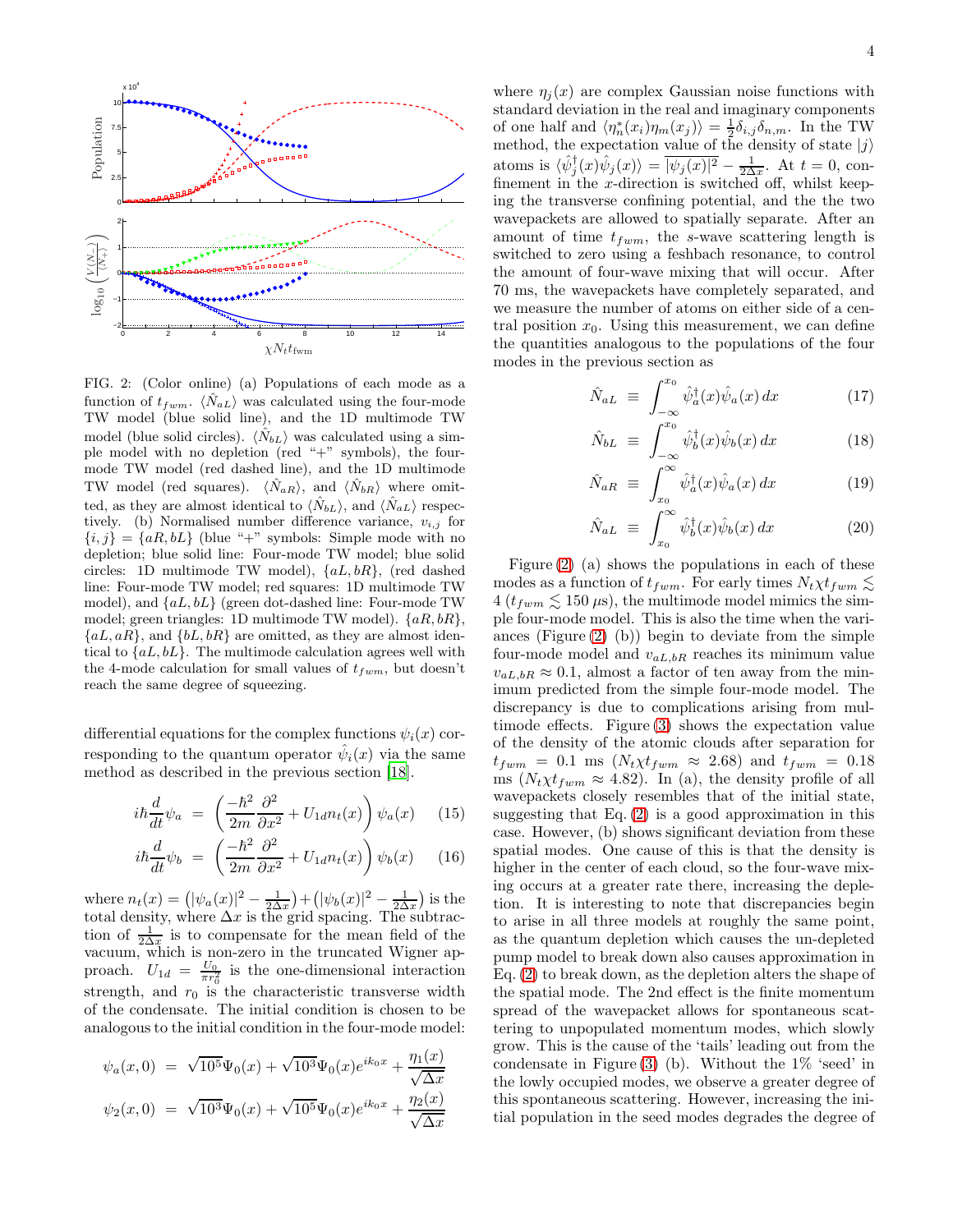

<span id="page-4-1"></span>FIG. 3:  $\langle \hat{\psi}_a^{\dagger}(x)\hat{\psi}_a(x)\rangle$  (blue solid line) and  $\langle \hat{\psi}_b^{\dagger}(x)\hat{\psi}_b(x)\rangle$  (red dotted line) after 70 ms of separation time for (a):  $t_{fwm}$  = 0.1ms, and (b):  $t_{fwm} = 0.18$ ms. The expectation values were calculated from 1200 trajectories. The trapping frequencies of the harmonic potential at  $t = 0$  were  $\{\omega_x, \omega_y, \omega_z\}$  $2\pi\{5, 1000, 1000\}$ Hz. The interaction strength was scaled by the cross-sectional area of the condensate:  $U_{1d} = \frac{U}{\pi r_0^2}$ , with  $r_0 = 0.55 \mu \text{m}$ .  $x_0$  was chosen as the point  $x = 0.4 \text{ mm}$ , which is roughly halfway between the two wavepackets.

quantum correlations. Picking the optimum level of initial population in these modes is a trade-off between suppressing spontaneous scattering into unpopulated modes, and degrading the degree of quantum correlations produced. We did not do a comprehensive search to find the optimum value of this initial population, but found that the model behaved to our satisfaction with a 1% seed. This effect of spontaneous scattering is not present in a semiclassical model, as spontaneous scattering is forbidden.

# <span id="page-4-0"></span>V. INTERFEROMETRY BELOW THE STANDARD QUANTUM LIMIT

The obvious method for using the state generated from the four-wave mixing process to perform phase measurements with sensitivity greater than the standard quantum limit would be to use  $|a, k_0\rangle$  and  $|b, 0\rangle$  as the inputs to an atom interferometer, as these are the modes which display two-mode squeezing. However, there are two drawbacks to this approach. The first is that each of these modes are only lowly occupied, so although they would display sub-shot noise sensitivity when used in the appropriate way for an interferometric measurement, the absolute sensitivity of the measurement would be low, as the total number of particles is small. The second draw-back is that these modes aren't spatially overlapping, so a complicated sequence of momentum-shaping pulses would be required in order to construct an atom interferometer out of these two wavepackets. By combining these two lowly occupied modes with  $|a, 0\rangle$  and  $|b, k_0\rangle$ , which have a much higher occupation, we may be able to maintain the advantage of the quantum squeezing, while increase the total number of particles, such that the absolute sensitivity is increased. Additionally,  $|a, 0\rangle$  and  $|b, 0\rangle$  form a spatially overlapping pair, as do  $|a, k_0\rangle$  and  $|b, k_0\rangle$ . We can combine these four modes to make an interferometric measurement in the following way. The interferometry stage is implemented by a sequence of  $\frac{\pi}{2}$ microwave pulses resonant with the  $|a\rangle \rightarrow |b\rangle$  transition, which provides local coupling for the spatially overlapping wavepackets. Our scheme is described in Figure [\(4\)](#page-5-2). In total, three coupling pulses are used, with a phase shift on  $|b, 0\rangle$  and  $|b, k_0\rangle$  before each coupling pulse. Phase shifts on the left and right wavepacket need to be controlled independently. This could be implemented by the AC Stark shift from independent focussed optical beams. The first coupling pulse is used to prepare the state such that it is useful for atom interferometry, with the phase shift before the first pulse chosen such that the populations in  $|a, 0\rangle$  and  $|b, 0\rangle$ , and  $|a, k_0\rangle$  and  $|b, k_0\rangle$  are approximately equal after the first beam splitter. At this stage, the quantity  $\hat{S} \equiv (\hat{N}_{aL} - \hat{N}_{bL}) - (\hat{N}_{bR} - \hat{N}_{aR})$  is squeezed. That is, the variance in this quantity is much less than for uncorrelated sources. The phase shift before the second coupling pulse is again chosen such that the populations remain equal. At this point,  $\hat{S}$  is anti-squeezed, and the relative phase will be squeezed. The physical process of interest causes a phase shift  $\phi_{2L}$  between  $|a, 0\rangle$ and  $|b, 0\rangle$ , and  $\phi_{2R}$  between  $|a, k_0\rangle$  and  $|b, k_0\rangle$  to be accumulated during the free evolution between the 2nd and 3rd coupling pulses. After the 3rd coupling pulse, the the number of atoms in each mode is measured, and S is calculated.

For any interferometric device, the smallest detectable phase shift is

$$
\Delta \phi = \frac{\sqrt{V(S)}}{\left|\frac{d\langle \hat{S} \rangle}{d\phi}\right|},\tag{21}
$$

where  $S$  is the measured signal. The ultimate limit for sensitivity is the Heisenberg limit  $\Delta \phi = \frac{1}{N_t}$ , where  $N_t$ is the total number of detected atoms. However, when using uncorrelated atoms as the input to the interferometer, the maximum sensitivity is given by the standard quantum limit,  $\Delta \phi = \frac{1}{\sqrt{N_t}}$  [\[10\]](#page-6-10).

After the wavepackets have spatially separated, we essentially have two interferometers; one centred at  $x_L$ , and the other centred at  $x_R$ . When treating our two interferometers separately, the sensitivity of each device is well above the standard quantum limit. However, when taking our signal to be the difference in the two signals:  $\hat{S} = (\hat{N}_{aL} - \hat{N}_{bL}) - (\hat{N}_{bR} - \hat{N}_{aR}),$  it may be possible to observe an enhancement in sensitivity, as we have correlations between the left an right systems. We will consider the case where the same applied phase  $\phi_2$  is applied to the left and right interferometers, with a constant offset of  $\pi$  added to the right interferometer, ie  $\phi_{2L} = \phi_2$ ,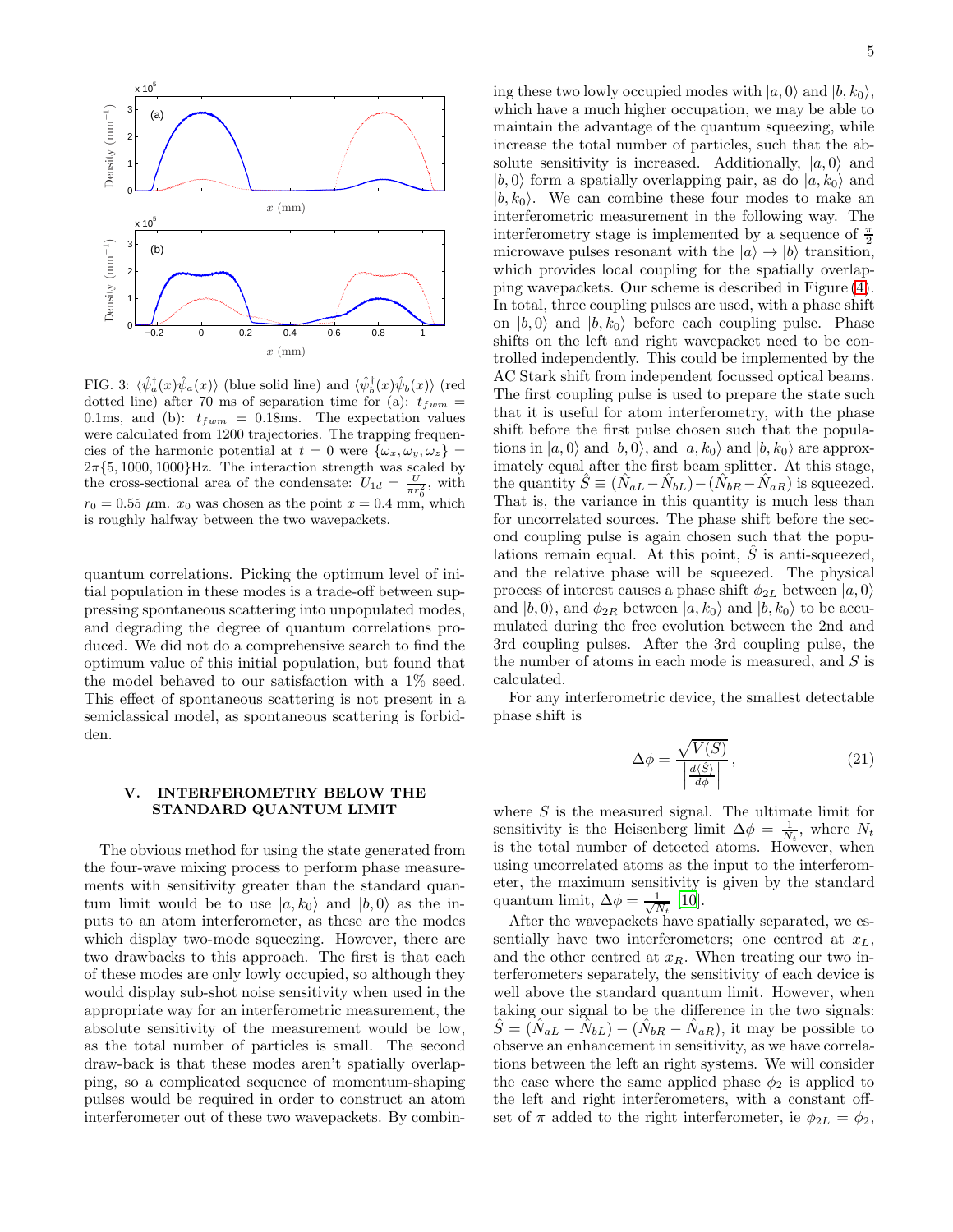

<span id="page-5-2"></span>FIG. 4: Pulse sequence. After the two momentum modes have spatially separated, the interferometry stage is implemented by a sequence of three  $\frac{\pi}{2}$  pulses. An appropriate phase shift  $\phi_{0L}$  is applied to  $|b, 0\rangle$  and  $\phi_{0R}$  to  $|b, k_0\rangle$  before the 1st coupling pulse and  $\phi_{1L}$  and  $\phi_{1R}$  before the 2nd pulse to ensure that the populations in each mode remain approximately equal after each pulse. These phase shifts may be different, and can be implemented using the AC Stark shift from a localised optical beam. The phase shifts  $\phi_{2L}$  and  $\phi_{2R}$  between the 2nd and 3rd pulses is the quantity that the interferometer measures. The population in each mode is measured after the 3rd beam splitter.



<span id="page-5-1"></span>FIG. 5: (a):  $\langle \hat{N}_{aL} - \hat{N}_{bL} \rangle$  (blue solid line: four-mode TW model; blue "+" symbols: 1D multimode TW model),  $\langle \hat{N}_{bR} - \hat{N}_{aR} \rangle$  (red dashed line: four-mode TW model; red: 1D multimode TW model), and  $\langle \hat{S} \rangle$  (green dot-dashed line: fourmode TW model; green circles: 1D multimode TW model) as a function of  $\phi_2$ . The four-mode model has slightly more fringe visibility than the 1D multimode model. The horizontal black dotted lines are a visual guide only. (b):  $\frac{V(S)}{\langle \dot{N}_t \rangle}$  from the four-mode model (solid blue line), and the multi-mode model (dashed blue line) as a function of  $\phi_2$ . The horizontal black dotted lines indicated the level expected for uncorrelated atoms  $(\log_{10} \left( \frac{V(S)}{\langle \hat{N}_t \rangle} \right) = 0)$ , and squeezing below the uncorrelated level by a factor of 10 ( $log_{10} \left( \frac{V(S)}{\langle \hat{N}_t \rangle} \right) = -1$ ). (c) The phase sensitivity  $\Delta \phi$  from the four-mode model (blue solid line) and multi-mode model (blue dashed line). The minimum of  $\Delta \phi \sqrt{N_t}$  for the multimode model is  $\Delta \phi \approx 0.41 \sqrt{N_t}$ , more than twice as sensitive than for uncorrelated atoms.

 $\phi_{2R} = \pi + \phi_2$ . In this configuration, the system is set up to measure some quantity that effects each interferometer equally, such as a homogenious magnetic field. By removing the phase shift  $\pi$  from the right interferometer, the system is now configured to measure the difference in the external phase shifts, and is suited to measure some quantity which is different for each interferometer, such as detecting the difference in magnetic field at two points. Figure [\(5\)](#page-5-1) shows  $\langle \hat{S} \rangle$ ,  $\frac{V(S)}{\langle \hat{N}_t \rangle}$ , and  $\Delta \phi$  as a function of  $\phi_2$  after the 3rd coupling pulse for  $t_{fwm} = 0.12$ ms. The minimum of  $\Delta \phi \sqrt{N_t}$  for the multimode model is  $\Delta\phi\sqrt{N_t} \approx 0.41$ , more than twice as sensitive than for uncorrelated atoms. The fringe visibility of the final interferometric measurement is ∼ 0.999 for the four mode model, and  $\sim 0.935$  for the multimode model.

# <span id="page-5-0"></span>VI. COMPARISON WITH ONE-AXIS TWISTING

An alternate scheme for performing atom interferometry with sub-shot noise sensitivity is the previously discussed one-axis twisting scheme [\[11](#page-6-11)[–14\]](#page-6-14). This scheme involves splitting the condensate, and allowing the nonlinear interactions to 'shear' the relative phase of the two modes until the desired level of spin squeezing is reached. However, at this point, the squeezing is not directly usable, and the quadrature squeezing needs to be rotated by an angle  $\theta$  such that there are reduced fluctuations in the relative phase. In order to achieve this, an additional phase shift and a coupling pulse is applied, in an analogous method as discussed in section [V](#page-4-0) of this article. Significant anti-squeezing instead of squeezing will be observed if the incorrect phase shift is applied. This phase shift depends critically on the total number of particles, as the nonlinear effect which causes the phase shearing also causes a relative phase shift between the two modes which depends on the number of particles. As the number of particles becomes large, a small variation in the total number of particles is sufficient to significantly alter the relative phase of the two modes, and thus rotate the squeezing quadrature such that anti-squeezing is observed.

To compare the performance of the one-axis twisting scheme to our four-wave mixing scheme, we analysed the one-axis twisting scheme via a two-mode model described in [\[14\]](#page-6-14). To demonstrate sub-shotnoise sensitivity, one would have to find the optimum value of the phase shift, and then perform many shots of the experiment to build up quantum statistics in the signal. We set the total number of particles as  $2 \times 10^5$ , and optimising the nonlinear interaction time, coupling pulses, and phase shifts, such that the phase sensitivity of the device was  $\Delta \phi \sqrt{N_t} \approx 0.4$ . We then varied the total number by a small amount, whilst keeping all other parameters (phase shifts and coupling pulses) fixed. We found that by altering the total number of particles by about 1% was enough to decrease the sensitivity to the limit set by